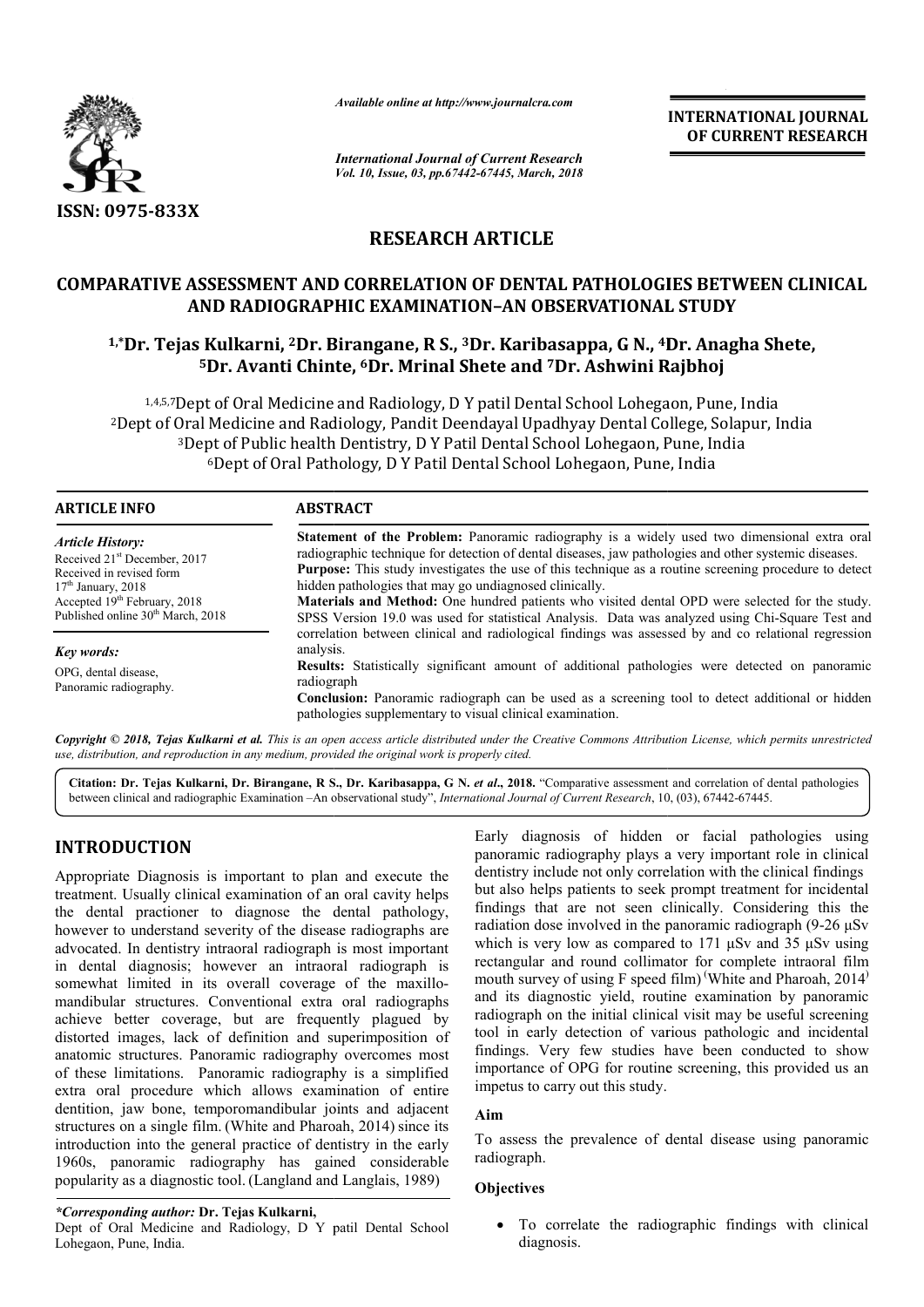To evaluate the hidden dental pathology with panoramic radiography.

## **MATERIALS AND METHOD**

### **Data Collection**

#### **Study setting**

Patients who reported to the department of Oral Medicine and Radiology were screened randomly by panoramic radiograph between Jan 2015-March2015 by the principal investigator (TK).

### **Eligibility criteria**

**Inclusion:** patients visited dental OPD for dental diseases

**Exclusion:** Pregnant women (1st and 3<sup>rd</sup> trimester). Patients not willing to give consent were excluded.

### **Calibration**

Standardization and calibration of the principal investigator for clinical examination and radiographic interpretation was done at Dept of Oral Medicine and Radiology under the supervised guidance of head of the department. After obtaining the written informed consent, randomly patients were subjected to OPG examination in digital Orthopantomograph machine, CS 8000 keeping standard parameters at 73 kVp, 12mA, 13.9 sec for adult and 71kVp, 10mA, 13.2 sec for child.

Panoramic radiography was performed with the patient in a standing position and the mandible placed on the chin rest of the machine. Frankfort's horizontal plane, sagital plane and canine line adjusted by laser guidance. The radiographs obtained on computer screen were carefully evaluated for the presence of any hidden dental pathologies.

#### **Sample size**

Based on the pilot study, 30% of patients were advised intraoral radiography to confirm clinical diagnosis, with level of significance at 95%, Power of study 80%, we calculated the sample size using formula  $4PQ/L^2$ , the sample size was estimated to be 100. Data was collected, compiled, tabulated and subjected for statistical analysis .SPSS Version 19.0 was used for statistical Analysis, quantitative data was analyzed using Chi-Square Test and correlational regression analysis was employed for assessing correlation between clinical and radiological findings

### **RESULTS**

The overall findings or pathologies that were seen on panoramic radiographs included dental caries, impaction, elongated styloid process, congenitally missing teeth, root piece, periapical pathology, retained deciduous teeth, pulp stones, root canal treated teeth, fixed partial denture, periodontal bone loss, altered tooth/root morphology, sinus pathology, idiopathic sclerosis, rotation/transposition, altered condylar morphology and benign tumor. 79 patients out of 100 on OPG had one or more finding/ pathology.

| Table 1. Prevalence of overall findings/pathologies |
|-----------------------------------------------------|
| on OPG examination                                  |

| Overall finding/pathologies    | Number | Prevalence $(\% )$ |
|--------------------------------|--------|--------------------|
| Dental caries                  | 26     | 26                 |
| Impaction                      | 28     | 28                 |
| Elongated styloid process      | 14     | 14                 |
| Missing teeth                  | 31     | 31                 |
| Root piece                     | 10     | 10                 |
| Periapical pathology           | 12     | 12                 |
| Over retained teeth            | 5      | 5                  |
| Pulp stone                     | 19     | 19                 |
| Rc treated teeth               | 11     | 11                 |
| Fixed partial denture          | 5      | 5                  |
| Periodontal bone loss          | 17     | 17                 |
| Altered morphology(tooth/root) | 4      | 4                  |
| Sinus pathology                | 2      | 2                  |
| Idiopathic sclerosis           | 5      | 5                  |
| Rotation/transposition         | 3      | 3                  |
| Altered condylar morphology    | 9      | 9                  |
| Benign tumor                   |        |                    |

NOTE: 79 patients out of 100 on OPG had one or more finding/ pathology.

|  |  | Table 2. Incidental findings seen on OPG examination |
|--|--|------------------------------------------------------|
|--|--|------------------------------------------------------|

| Finding/pathologies         | Number of Patients | On OPG (incidental findings) | Percentage $(\% )$ |
|-----------------------------|--------------------|------------------------------|--------------------|
| Caries                      | 26                 | Q                            | 34.61              |
| Impaction                   | 28                 | 12                           | 42.85              |
| Elongated styloid Process   | 14                 | 14                           | 100%               |
| Periapical pathology        |                    | 12                           | 100%               |
| Pulp stone                  | 19                 | 19                           | 100%               |
| Sinus pathology             |                    |                              | 100%               |
| Idiopathic sclerosis        |                    |                              | 100%               |
| Altered condylar Morphology |                    | 12                           | 100%               |
| Benign tumor                |                    |                              | 100%               |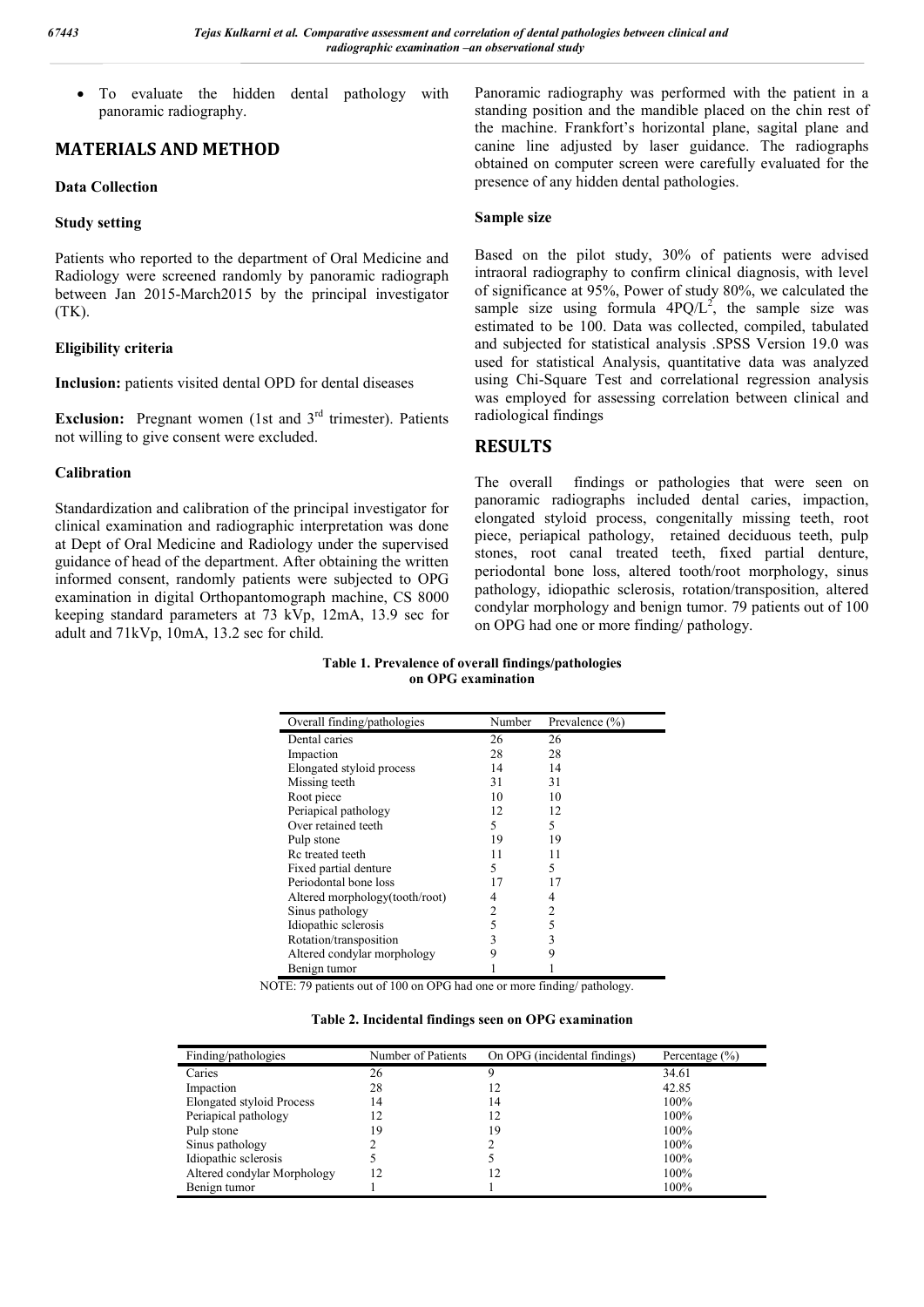Prevalence of congenitally missing tooth was highest (Table 1, graph 1). Prevalence of pulp stone was highest amongst incidental or additional findings followed by elongated styloid process that were seen on OPG (Table 2, graph 2). 12 patients had impaction and periapical pathologies that were missed on clinical examination due to asymptomatic nature. 9 additional caries findings also recorded on opg that were unable to detect only on clinical examination. 12 altered condylar morphologies, 5 idiopathic sclerosis, 2 sinus pathologies and 1 benign tumor recorded on OPG though all these were asymptomatic (Table 3, graph 3).

### **DISCUSSION**

The present study was carried out to asses any missing dental pathologies during routine dental examination using panoramic radiograph. We used OPG for identifying hidden pathologies over full mouth intraoral periapical radiographs as OPG had advantages of wide coverage of arches, less radiation exposure, simplicity in operation and patient convenient. Congenitally missing teeth (31%) was the most common radiographical finding observed in the present study, probably disturbance during amelogenesis, missing permenant counterpart might be the reason.

| Table 3. Comparison between findings/pathologies based on clinical examination and incidental/ |
|------------------------------------------------------------------------------------------------|
| additional findings on OPG examination                                                         |

| Overall<br>finding/pathologies | Number of<br>patients | On clinical<br>examination | OPG(incidental/additional<br>On.<br>findings) | p-value    | Remarks         |
|--------------------------------|-----------------------|----------------------------|-----------------------------------------------|------------|-----------------|
| Caries                         | 26                    |                            |                                               | $P=0.02$   | Significant     |
| Impaction                      | 28                    | 16                         | 12                                            | $P=0.26$   | Not Significant |
| Elongated styloid              | 14                    |                            | 14                                            | P < 0.0001 | Significant     |
| Periapical pathology           | 12                    |                            | 12                                            | P<0.0001   | Significant     |
| Pulp stone                     | 19                    |                            | 19                                            | P < 0.0001 | Significant     |
| Sinus pathology                |                       |                            |                                               | $P=0.49$   | Not Significant |
| Idiopathic sclerosis           |                       |                            |                                               | $P=0.05$   | Significant     |
| Altered condylar Morphology    | 12                    |                            | 12                                            | P < 0.0001 | Significant     |
| Benign tumor                   |                       | u                          |                                               | 1.0        | Not Significant |



**Graph 1. Prevalence of Overall findings/Pathologies seen on OPG**



**Graph 2. Incidental findings seen on OPG examination**